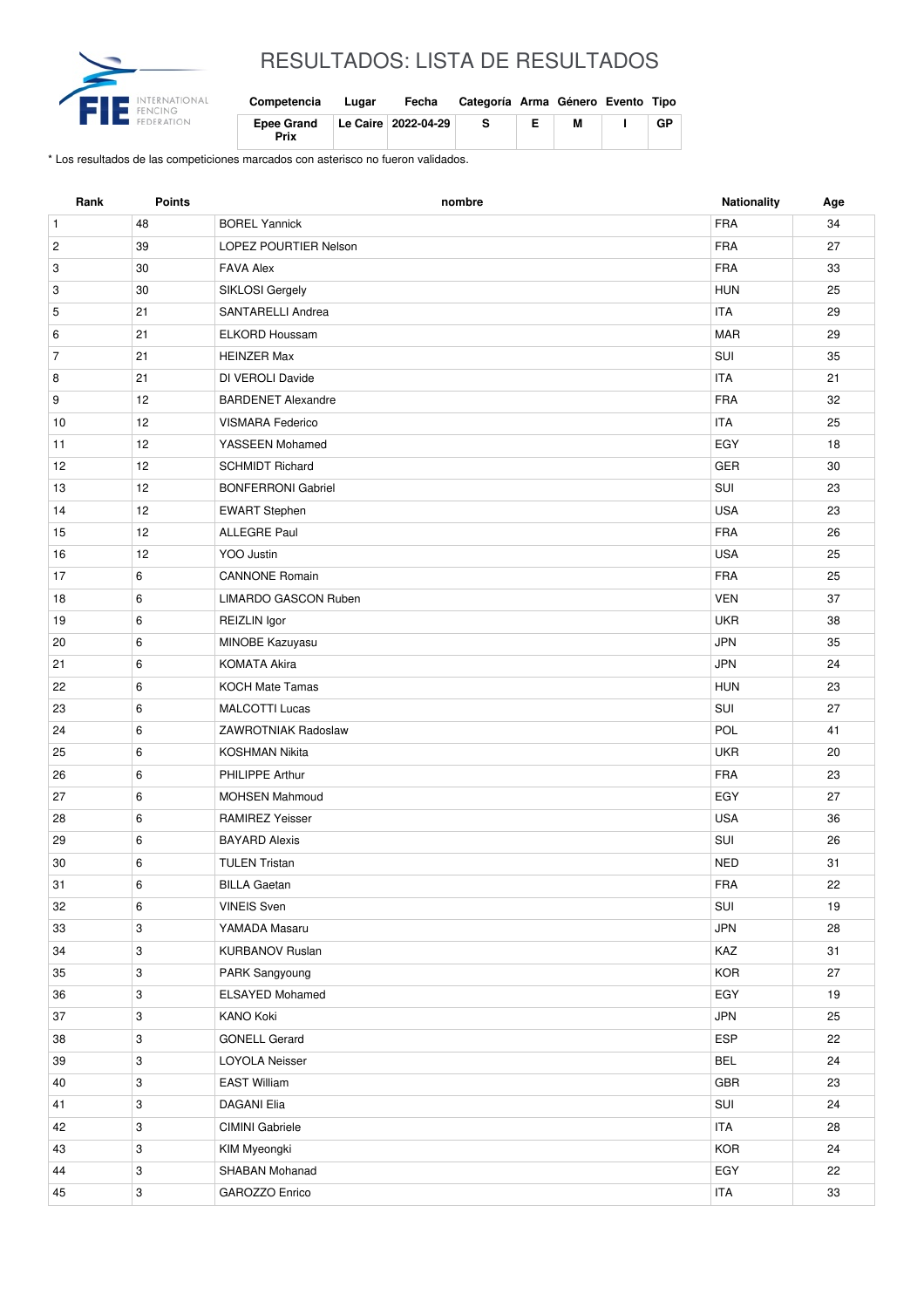| Rank | <b>Points</b> | nombre                         | <b>Nationality</b> | Age |
|------|---------------|--------------------------------|--------------------|-----|
| 46   | 3             | <b>MASUDA Yohito</b>           | <b>JPN</b>         | 23  |
| 47   | 3             | <b>BRINKMANN Marco</b>         | GER                | 25  |
| 48   | 3             | <b>KONGSTAD Conrad Seibaek</b> | <b>DEN</b>         | 25  |
| 49   | 3             | RODRIGUEZ John Edison          | COL                | 31  |
| 50   | 3             | <b>ARMALEO Filippo</b>         | <b>ITA</b>         | 20  |
| 51   | 3             | <b>HOUSIEAUX Marc</b>          | <b>BEL</b>         | 34  |
| 52   | 3             | <b>SON Taejin</b>              | <b>KOR</b>         | 26  |
| 53   | 3             | SCHUMACHER Cooper              | <b>USA</b>         | 28  |
| 54   | 3             | <b>PIATTI Enrico</b>           | <b>ITA</b>         | 20  |
| 55   | 3             | <b>CHOTIN Titouan</b>          | <b>FRA</b>         | 21  |
| 56   | 3             | FABREGAT Angel                 | <b>ESP</b>         | 26  |
| 57   | 3             | <b>ANDRASFI Tibor</b>          | <b>HUN</b>         | 23  |
| 58   | 3             | <b>ELSAYED Ahmed</b>           | EGY                | 24  |
| 59   | 3             | <b>JURKA Jakub</b>             | CZE                | 23  |
| 60   | 3             | <b>BERAN Jiri</b>              | CZE                | 40  |
| 61   | 3             | <b>MENCARELLI Simone</b>       | <b>ITA</b>         | 19  |
| 62   | 3             | <b>FURUTA Ikuo</b>             | <b>JPN</b>         | 25  |
| 63   | 3             | <b>GRUNHAUSER Richard</b>      | <b>BRA</b>         | 31  |
| 64   | 3             | JEAN JOSEPH Kendrick           | <b>FRA</b>         | 21  |
| 65   | 1,5           | <b>LIMARDO Jesus</b>           | <b>VEN</b>         | 26  |
| 66   | 1,5           | <b>CUOMO Valerio</b>           | <b>ITA</b>         | 24  |
| 67   | 1,5           | <b>ELSAYED Mahmoud</b>         | EGY                | 17  |
| 68   | 1,5           | <b>CAPEK Martin</b>            | CZE                | 39  |
| 69   | 1,5           | <b>ALEXANIN Dmitriy</b>        | KAZ                | 31  |
| 70   | 1,5           | <b>HERZBERG Fabian</b>         | <b>GER</b>         | 34  |
| 71   | 1,5           | <b>ABBAS Mohsin</b>            | <b>IRQ</b>         | 30  |
| 72   | 1,5           | CALDERON Diego                 | <b>ESP</b>         | 22  |
| 72   | 1,5           | <b>UNTERHAUSER Samuel</b>      | GER                | 25  |
| 74   | 1,5           | NIGGELER Michele               | SUI                | 30  |
| 74   | 1,5           | PAOLINI Giacomo                | <b>ITA</b>         | 24  |
| 76   | 1,5           | ROMERO Juan Pedro              | <b>ESP</b>         | 30  |
| 77   | 1,5           | SHARLAIMOV Vadim               | KAZ                | 26  |
| 78   | 1,5           | <b>SERTAY Yerlik</b>           | KAZ                | 24  |
| 79   | 1,5           | <b>VUORINEN Niko</b>           | ${\sf FIN}$        | 33  |
| 80   | 1,5           | ELSOKKARY Ahmad                | EGY                | 25  |
| 81   | 1,5           | <b>HAMED Ahmed</b>             | EGY                | 25  |
| 82   | 1,5           | <b>ALTAWEEL Hussain</b>        | <b>KSA</b>         | 19  |
| 82   | 1,5           | <b>NGUEFACK Lilian</b>         | FRA                | 23  |
| 84   | 1,5           | HO Wai Hang                    | <b>HKG</b>         | 26  |
| 85   | 1,5           | <b>ALIMZHANOV Elmir</b>        | KAZ                | 36  |
| 86   | 1,5           | <b>BELLMANN Lukas</b>          | GER                | 27  |
| 87   | 1,5           | <b>LAWSON Nicholas</b>         | <b>USA</b>         | 20  |
| 88   | 1,5           | SYCH Yan                       | <b>UKR</b>         | 26  |
| 89   | 1,5           | <b>NAGY David</b>              | <b>HUN</b>         | 23  |
| 90   | 1,5           | <b>KUMAR Sunil</b>             | <b>IND</b>         | 33  |
| 91   | 1,5           | LUGO Grabiel                   | <b>VEN</b>         | 26  |
| 92   | 1,5           | <b>TULEN Rafael</b>            | <b>NED</b>         | 25  |
| 93   | 1,5           | MOWAFY MOHAB                   | EGY                | 24  |
| 94   | 1,5           | LEE Seunghyun                  | <b>KOR</b>         | 25  |
| 95   | 1,5           | FONG Hoi Sun                   | <b>HKG</b>         | 29  |
|      |               |                                |                    |     |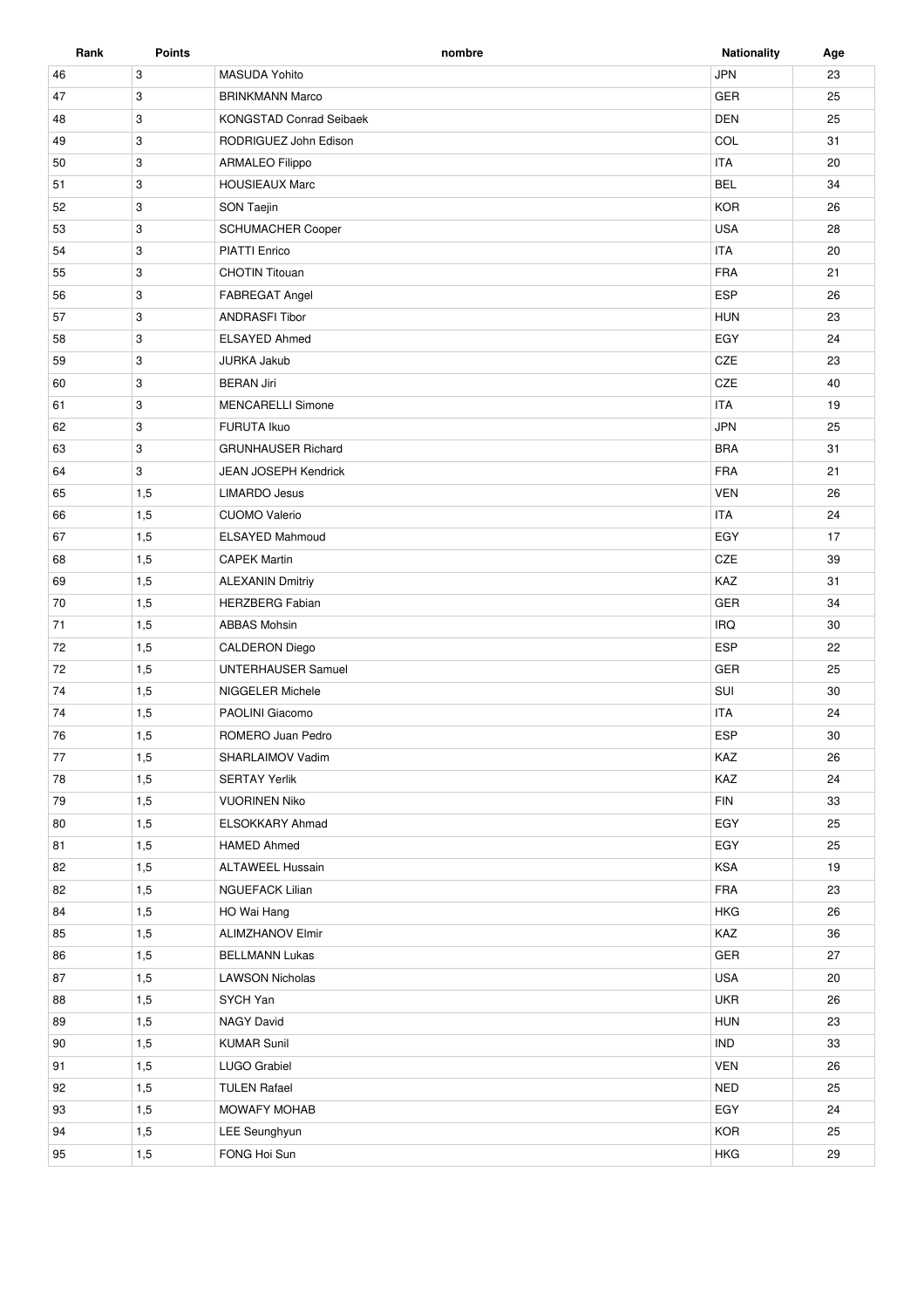| Rank | <b>Points</b> | nombre                        | <b>Nationality</b> | Age |
|------|---------------|-------------------------------|--------------------|-----|
| 96   | 1,5           | <b>SVYSTIL Vitaliy</b>        | <b>UKR</b>         | 23  |
| 97   | 0,75          | <b>JANG Hyomin</b>            | <b>KOR</b>         | 26  |
| 98   | 0,75          | MAHRINGER Josef               | AUT                | 25  |
| 98   | 0,75          | <b>MCDOWALD Curtis</b>        | <b>USA</b>         | 26  |
| 100  | 0,75          | <b>TROFYMENKO Pavel</b>       | <b>UKR</b>         | 21  |
| 101  | 0,75          | MATSUMOTO Ryu                 | <b>JPN</b>         | 20  |
| 102  | 0,75          | <b>FAHMY Mohamed</b>          | EGY                | 22  |
| 103  | 0,75          | <b>REIN Stephan</b>           | GER                | 34  |
| 104  | 0,75          | <b>CHAU Chak Hin Nicholas</b> | <b>HKG</b>         | 27  |
| 105  | 0,75          | <b>HUSSEIN Ahmed</b>          | EGY                | 17  |
| 106  | 0,75          | MURAYAMA Kentaro              | <b>JPN</b>         | 24  |
| 107  | 0,75          | THEIN-SANDLER Adrien          | <b>USA</b>         | 23  |
| 108  | 0,75          | JEONG Seyun                   | <b>KOR</b>         | 24  |
| 109  | 0,75          | <b>ABED Faisal</b>            | <b>KSA</b>         | 24  |
| 110  | 0,75          | <b>BARGUES Manuel</b>         | ESP                | 27  |
| 111  |               | AEBERSOLD Alban               | SUI                | 18  |
|      | 0,75          |                               |                    |     |
| 112  | 0,75          | FUHRIMANN Jonathan            | SUI                | 20  |
| 112  | 0,75          | <b>GORBACHUK Yevgeniy</b>     | <b>UKR</b>         | 24  |
| 114  | 0,75          | <b>SZAPARY Tristan</b>        | <b>USA</b>         | 21  |
| 115  | 0,75          | ALHUSSAIN Ahmad Abbas I.      | <b>KSA</b>         | 26  |
| 116  | 0,75          | <b>ANDREWS Benjamin</b>       | <b>GBR</b>         | 21  |
| 116  | 0,75          | <b>OSWALD Charles-Eric</b>    | SUI                | 26  |
| 118  | 0,75          | ODEH Iyad                     | <b>JOR</b>         | 19  |
| 119  | 0,75          | RAJENDRAN SHANTHIMOL Sherjin  | <b>IND</b>         | 20  |
| 120  | 0,75          | <b>LARSEN Samuel</b>          | <b>USA</b>         | 33  |
| 121  | 0,75          | <b>CUPR Michal</b>            | CZE                | 31  |
| 122  | 0,75          | <b>KUSHNERIK Ethan</b>        | <b>USA</b>         | 19  |
| 123  | 0,75          | <b>GIANNOTTE Flavio</b>       | LUX                | 27  |
| 124  | 0,75          | <b>TARANENKO Yuriy</b>        | <b>UKR</b>         | 28  |
| 125  | 0,75          | SAITO Kenji                   | <b>JPN</b>         | 22  |
| 126  | 0,75          | AL ZAROONI Khalifa            | <b>UAE</b>         | 26  |
| 127  | 0,75          | SANCHEZ-LETHEM Paul James     | GBR                | 28  |
| 128  | 0,75          | YASSER Ahmed                  | EGY                | 20  |
| 129  | 0,375         | <b>RUBES Martin</b>           | CZE                | 26  |
| 130  | 0,375         | <b>ASHRAF Mohamed</b>         | EGY                | 21  |
| 131  | 0,375         | <b>PAVLIK Matyas</b>          | CZE                | 22  |
| 132  | 0,375         | <b>HOIDA Daniil</b>           | <b>UKR</b>         | 21  |
| 133  | 0,375         | KIM Jaewon                    | <b>KOR</b>         | 24  |
| 134  | 0             | <b>KWEON Youngjun</b>         | <b>KOR</b>         | 35  |
| 134  | 0             | <b>PUERTO Andres</b>          | ESP                | 27  |
| 134  | 0             | SEWILAM Alyeldin              | EGY                | 22  |
| 137  | 0             | <b>KUMAR Parveen</b>          | <b>IND</b>         | 35  |
| 137  | 0             | <b>TYMOSHENKO Ruslan</b>      | <b>UKR</b>         | 32  |
| 139  | 0             | RAMADAN IBRAHIM               | EGY                | 21  |
| 139  | 0             | SAYED Youssef                 | EGY                | 20  |
| 141  | 0             | <b>BUZZACCHINO Gianpaolo</b>  | <b>ITA</b>         | 23  |
| 142  | 0             | <b>BRUNOLD Bruce</b>          | SUI                | 30  |
| 143  | 0             | <b>NASSIF Moussa</b>          | EGY                | 41  |
|      | 0             | KOOVAKKAL JOSHY Aloshious     | <b>IND</b>         |     |
| 144  |               |                               |                    | 21  |
| 145  | 0             | <b>HAMED Eslam</b>            | EGY                | 30  |